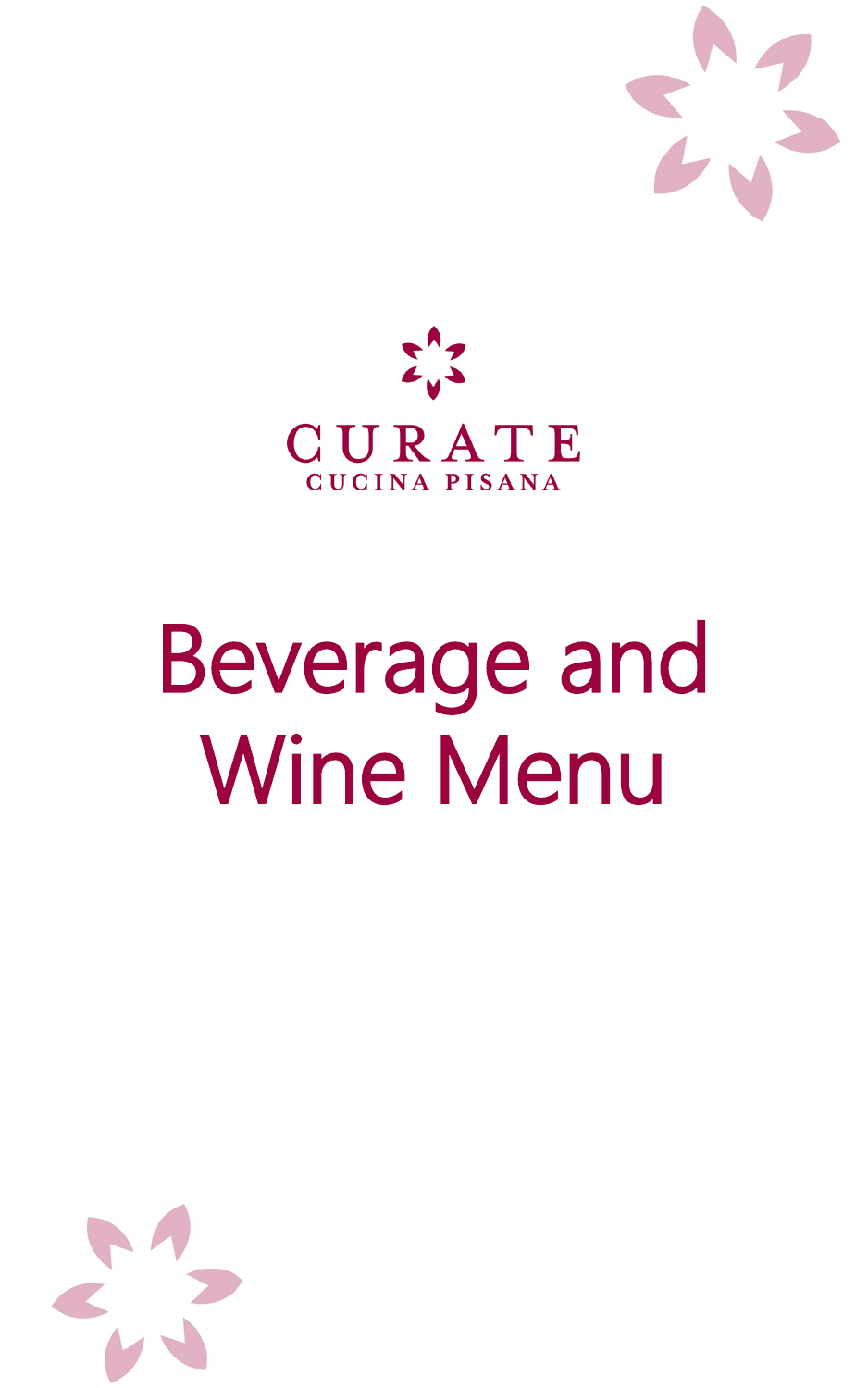



| Cocktail                                               | Gls  |
|--------------------------------------------------------|------|
| <b>Aperol Spritz</b><br>Aperol, Prosecco, Soda         | \$16 |
| <b>Bellini</b><br>Peach Schnapps, Prosecco             | \$18 |
| Negroni Sbagliato<br>Campari, Sweet Vermouth, Prosecco | \$18 |
| Americano<br>Campari, Sweet Vermouth, Soda             | \$18 |
| Cardinale<br>Campari, Gin, White Wine                  | \$18 |
| Sgroppino<br>Vodka, Prosecco, Lemon Sorbet             | \$18 |

#### **Mocktail**

| Ambra<br>Orange, Raspberry Syrup, Sparkling Water | \$18 |
|---------------------------------------------------|------|
| Delizia<br>Strawberry, Lime Juice, Soda           | \$18 |
| Vento                                             | \$18 |

Vento Passionfruit, Orange, Lime Juice, Tea

## Aperitivo

| Antica Formula    | \$16 |
|-------------------|------|
| Aperol            | \$16 |
| Martini Extra Dry | \$16 |

#### Amaro

Fernet-Branca \$18

Please notify our service associate if you have any special dietary requirements or food allergies All prices are subject to prevailing service charge and government tax.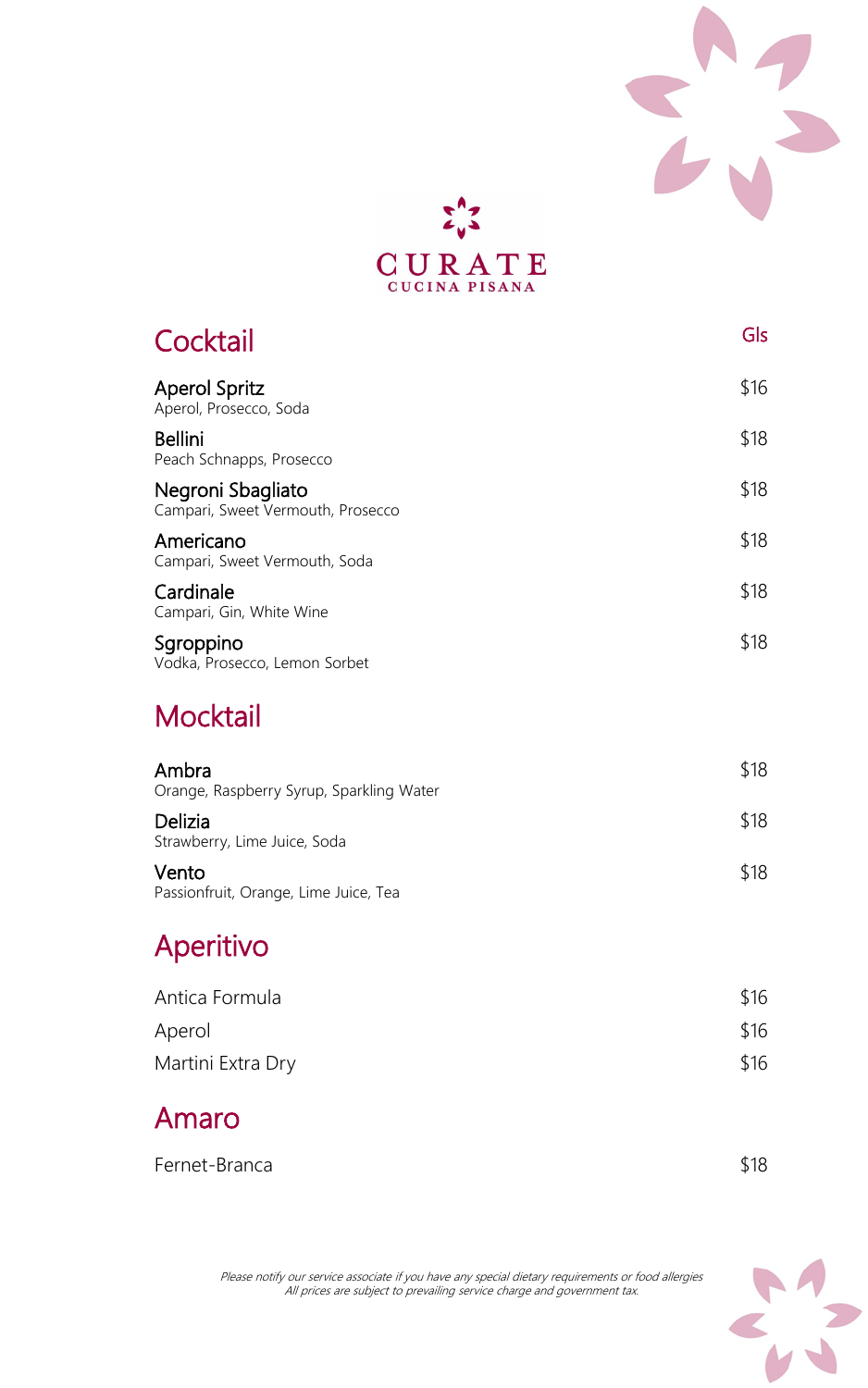



| Limoncello                    | Gls  |
|-------------------------------|------|
| Francescano Limoncello        | \$14 |
| Grappa                        |      |
| Nonino Monovitigno Chardonnay | \$14 |
| Nonino Monovitigno Tocai      | \$14 |
| <b>Beer</b>                   |      |
| Peroni                        | \$16 |
| <b>Guinness Stout</b>         | \$16 |
| <b>Soft Drink</b>             |      |
| Coca Cola                     | \$8  |
| Coca Cola Zero                | \$8  |
| Sprite                        | \$8  |
| Ginger Ale (Schweppes)        | \$8  |

## Tonic Water (Schweppes)  $$8$

### Juice

| Apple  | \$10 |
|--------|------|
| Orange | \$10 |
| Lime   | \$10 |

Please notify our service associate if you have any special dietary requirements or food allergies All prices are subject to prevailing service charge and government tax.

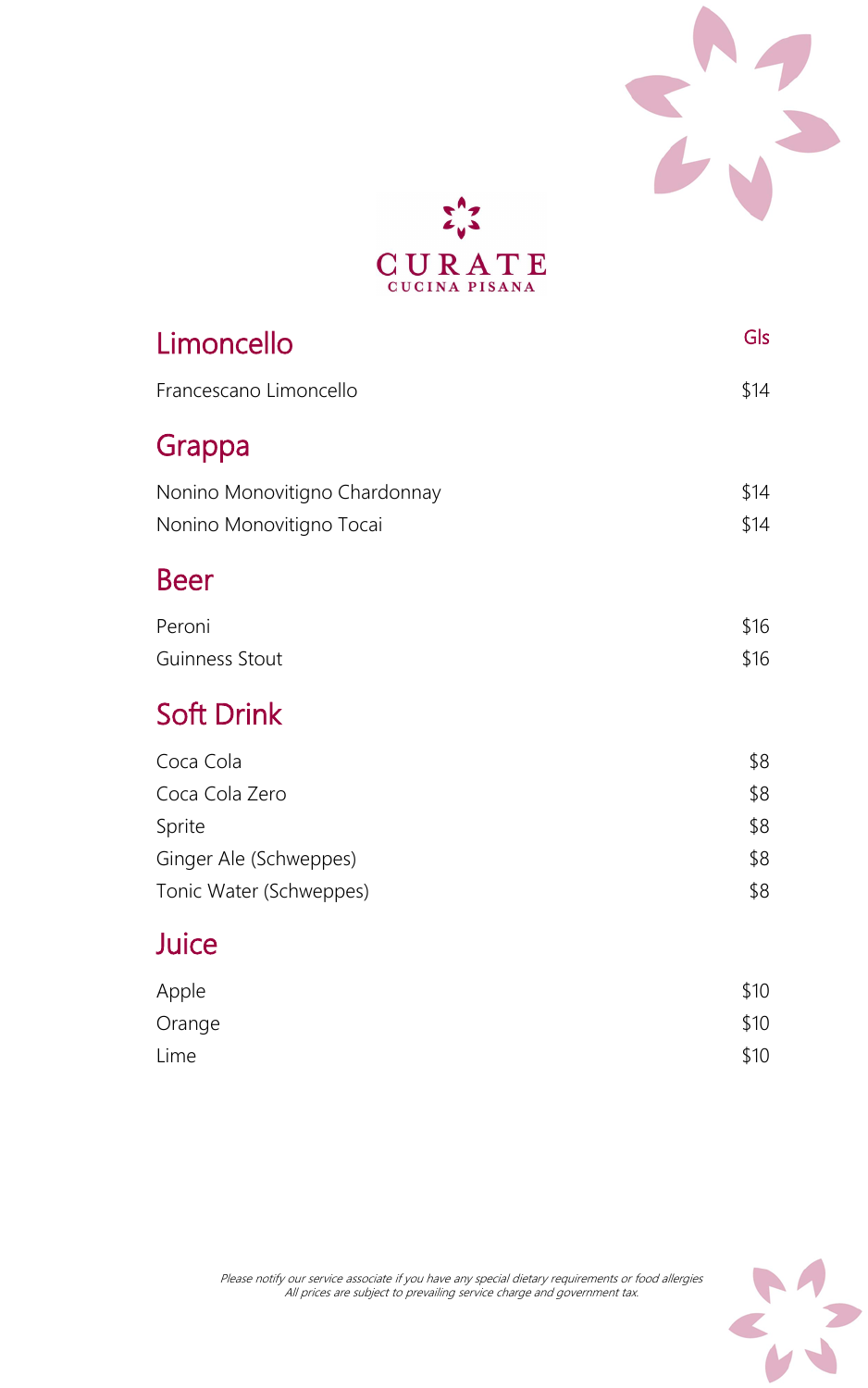



| Coffee               | Cup        |
|----------------------|------------|
| Espresso             | \$8        |
| Long Black           | \$8        |
| Cappuccino           | \$8        |
| Latte                | \$8        |
| Decaffeinated Coffee | \$8        |
| Tea                  |            |
| English Breakfast    | \$7        |
| Earl Grey            | \$7        |
| Chamomile            | \$7        |
| Mint                 | \$7        |
| Sencha               | \$7        |
| <b>Mineral Water</b> | <b>Btl</b> |
| Acqua Panna          | \$10       |

San Pellegrino  $$10$ 

## Filtered Water Free Flow

Still \$3/ person Sparkling \$3/ person

Warm \$3/ person

Please notify our service associate if you have any special dietary requirements or food allergies All prices are subject to prevailing service charge and government tax.

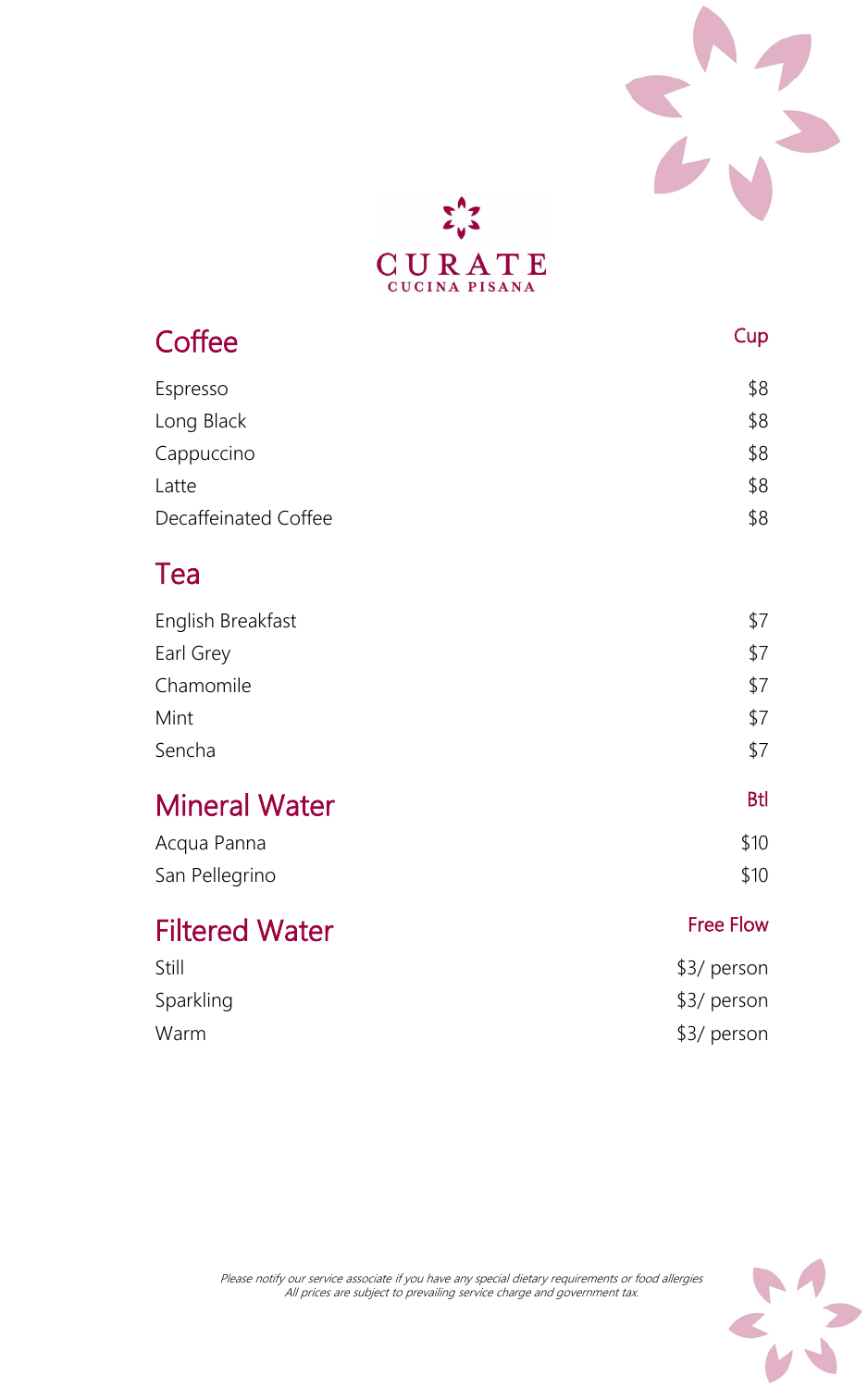



## Wine by the Glass

|              | Sparkling                                                 |              | <b>Btl</b>    |
|--------------|-----------------------------------------------------------|--------------|---------------|
| <b>NV</b>    | Pizzolato, Spumante Prosecco Brut                         | \$17         | \$60          |
| White        |                                                           |              |               |
| 2019<br>2019 | Corte Giara Soave Allegrini Italy<br>Jermann Pinot Grigio | \$15<br>\$25 | \$68<br>\$115 |
| Rosé         |                                                           |              |               |
| 2019         | La Spinetta 'Il Rosé di Casanova'                         | \$19         | \$85          |
| Red          |                                                           |              |               |
| 2016         | La Spinetta 'Il Nero di Casanova' Terre Pisa              | \$20         | \$90          |
| 2018         | Mastrojanni Rosso di Montalcino                           | \$23         | \$105         |
| 2015         | La Spinetta 'Chianti Riserva Casanova'                    | \$25         | \$115         |

|       | 2016 Il Poggione Brunello di Montalcino | $$29$ \$135 |
|-------|-----------------------------------------|-------------|
| Sweet |                                         |             |

2016 Ruffino 'Serelle' Vin Santo del Chianti 375ml \$19 \$85

2019 Ca' d'Gal Sant'Ilario Moscato d'Asti  $$23$  \$95

Wine vintage listed may subject to stock availability.



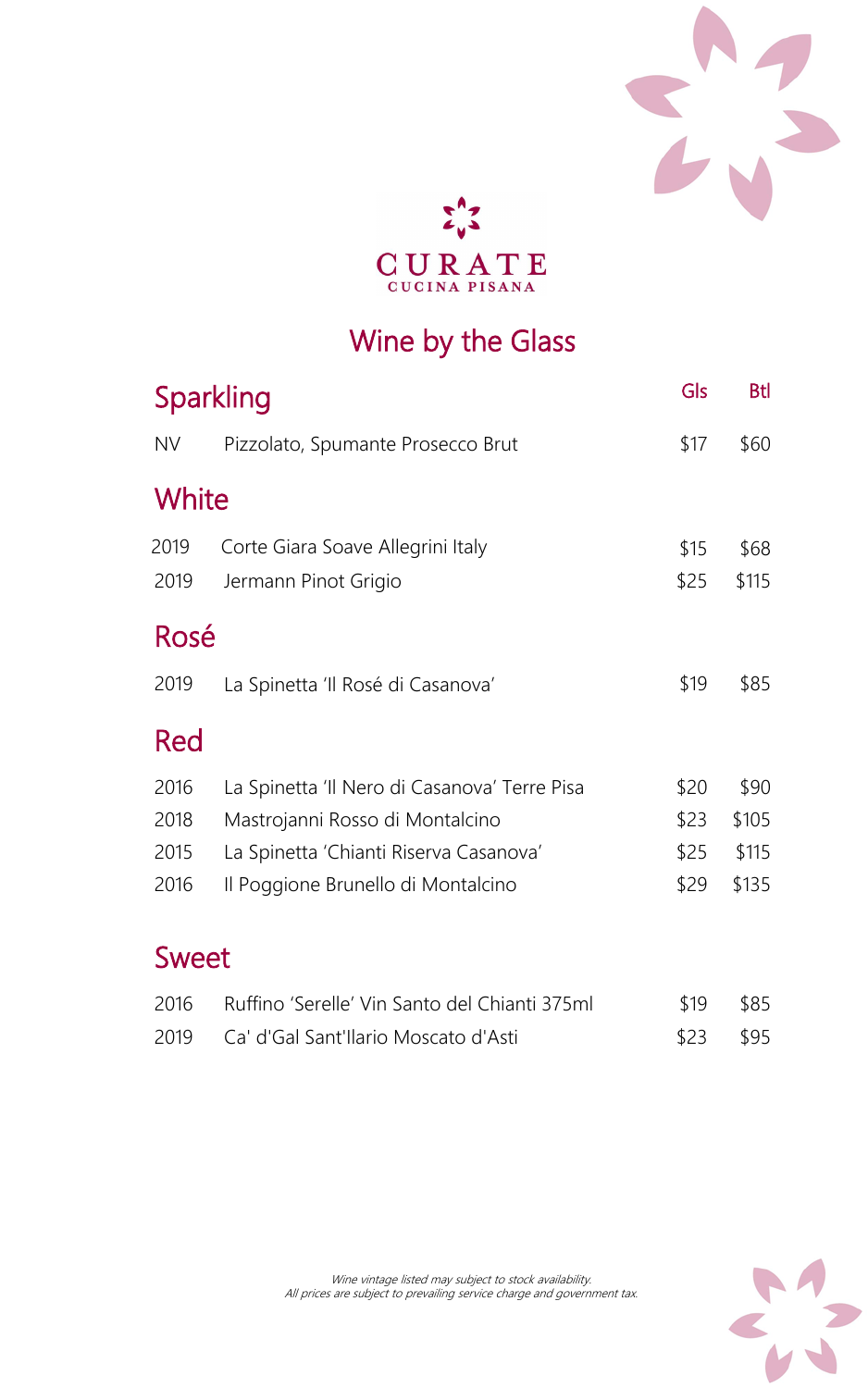



## Wine by the Bottle

| Sparkling |                                        | <b>Btl</b> |
|-----------|----------------------------------------|------------|
| <b>NV</b> | Zardetto Prosecco Rosé                 | \$60       |
|           | Champagne                              |            |
| <b>NV</b> | Taittinger 'Prélude' Grands Crus       | \$160      |
| <b>NV</b> | Krug 'Grande Cuvée' 375ml              | \$245      |
| 2006      | Deutz 'Cuvée William'                  | \$400      |
| 2010      | Dom Pérignon                           | \$540      |
| <b>NV</b> | Laurent-Perrier 'Cuvée Alexandra' Rosé | \$675      |
| <b>NV</b> | Krug Rosé                              | \$850      |
|           | Italian White Wine                     |            |

## Italian White Wine

| 2017              | Gaja Ca'Marcanda 'Vistamare'                                  | \$165 |
|-------------------|---------------------------------------------------------------|-------|
| 2018              | Grattamacco Vermentino 'Bianco Bolgheri'                      | \$165 |
| 2019              | Isole e Olena Chardonnay 'Collezione Privata'                 | \$185 |
| 2018              | Marchesi Antinori Castello della Sala<br>'Cervaro della Sala' | \$195 |
| 2017              | Poggio Alle Gazze Dell'Ornellaia                              | \$220 |
| Italian Rosé Wine |                                                               |       |
| 2019              | Castello di Ama 'Purple Rose'                                 |       |

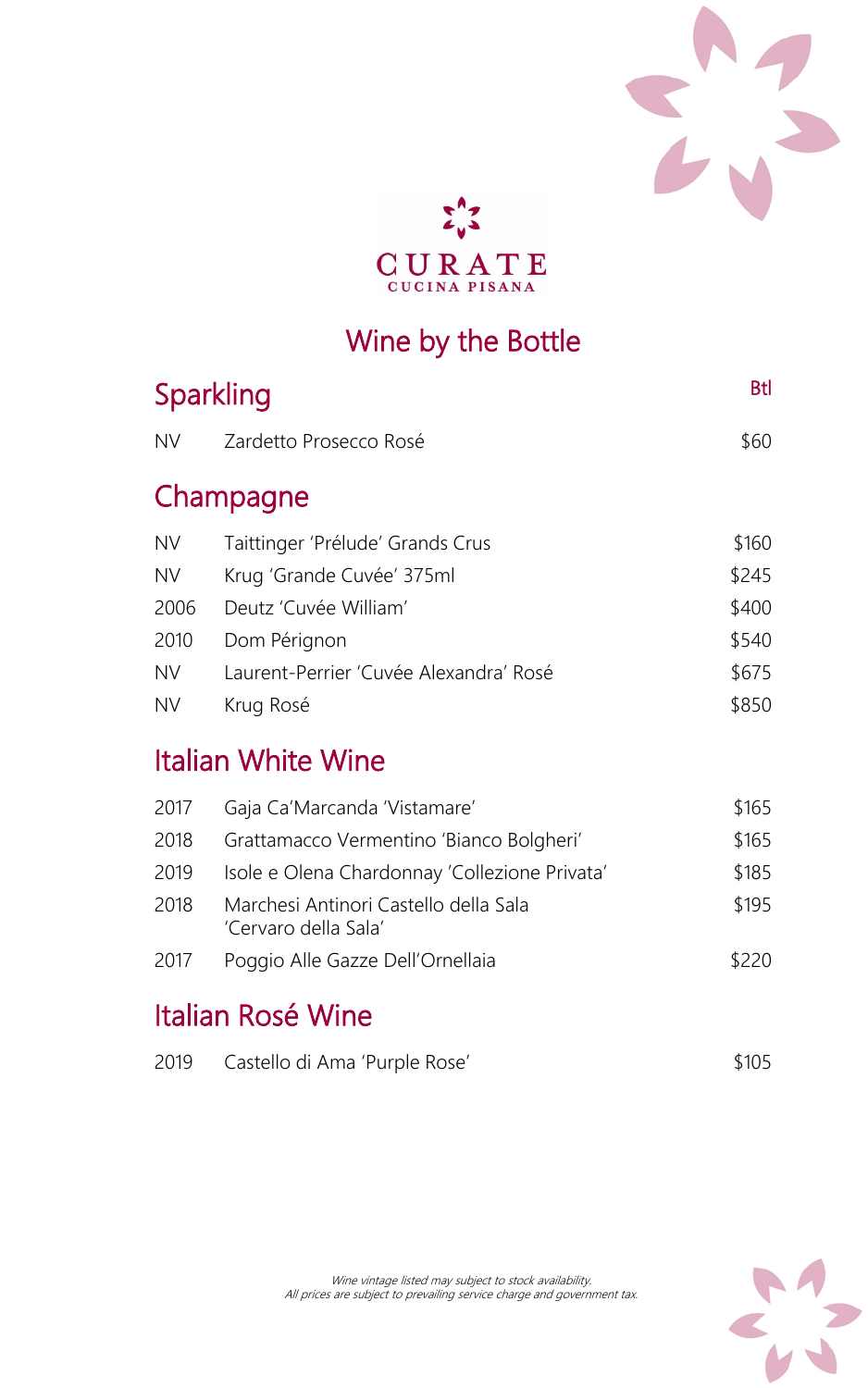



|      | Old World White Wine                                                   | <b>Btl</b> |
|------|------------------------------------------------------------------------|------------|
| 2018 | Henri Bourgeois Sancerre 'Les Baronnes'<br>Loire Valley, France        | \$100      |
| 2012 | Trimbach Riesling 'Cuvée Frédérique Émile'<br>Alsace, France           | \$175      |
| 2018 | <b>E.Guigal Condrieu</b><br>Rhône Valley, France                       | \$200      |
| 2016 | Didier Dagueneau Blanc Fumé de Pouilly 'Silex'<br>Loire Valley, France | \$415      |
| 2014 | Château Smith Haut Lafitte<br>Bordeaux, France                         | \$435      |
| 2011 | Château-Grillet<br>Rhône Valley, France                                | \$570      |
| 2013 | Domaine Faiveley Corton-Charlemagne Grand Cru<br>Burgundy, France      | \$600      |
| 2006 | Domaine de Chevalier<br>Bordeaux, France                               | \$600      |

#### New World White Wine

| 2020 | Craggy Range 'Te Muna' Sauvignon Blanc<br>Martinborough, New Zealand | \$80  |
|------|----------------------------------------------------------------------|-------|
| 2020 | Felton Road Riesling<br>Central Otago, New Zealand                   | \$100 |
| 2019 | Shaw and Smith 'M3' Chardonnay<br>Adelaide Hills Australia           | \$115 |
| 2011 | Lethbridge 'Allegra' Chardonnay<br>Geelong, Australia                | \$120 |
| 2016 | Penfolds 'Yattarna Bin 144' Chardonnay<br>South Australia            | \$355 |

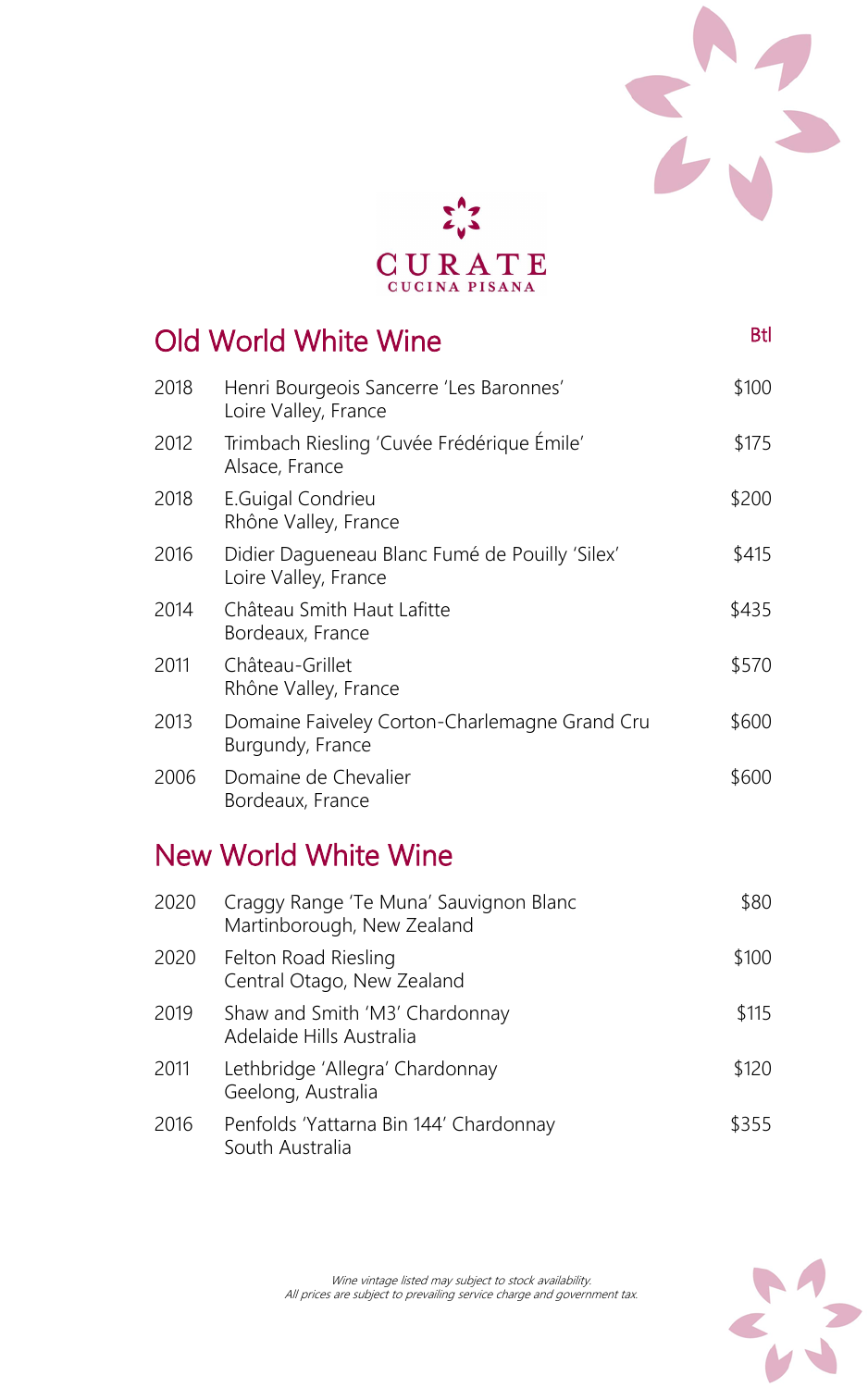



### Italian Red Wine

| <b>Toscana</b> |                                                           | <b>Btl</b> |
|----------------|-----------------------------------------------------------|------------|
| 2016           | La Braccesca Vino Nobile di Montepulciano                 | \$95       |
| 2016           | Isole e Olena Chianti Classico                            | \$100      |
| 2019           | Castello di Ama Chianti Classico                          | \$115      |
| 2017           | Terenzi 'Purosangue' Morellino di Scansano<br>Riserva     | \$135      |
| 2020           | Grattamacco Bolgheri Rosso                                | \$140      |
| 2017           | San Polo Rosso di Montalcino                              | \$140      |
| 2015           | Boscarelli Vino Nobile di Montepulciano<br>'Costa Grande' | \$225      |

| 2019 | Le Difese                     | \$130   |
|------|-------------------------------|---------|
| 2019 | Guidalberto                   | \$180   |
| 2018 | Gaja Ca'Marcanda 'Magari'     | \$225   |
| 2017 | Le Serre Nuove Dell'Ornellaia | \$230   |
| 1999 | Sassicaia                     | \$825   |
| 1997 | Sassicaia                     | \$1,125 |
| 1997 | Masseto                       | \$2,950 |
| 1985 | Sassicaia                     | \$8,250 |

## Super Tuscan

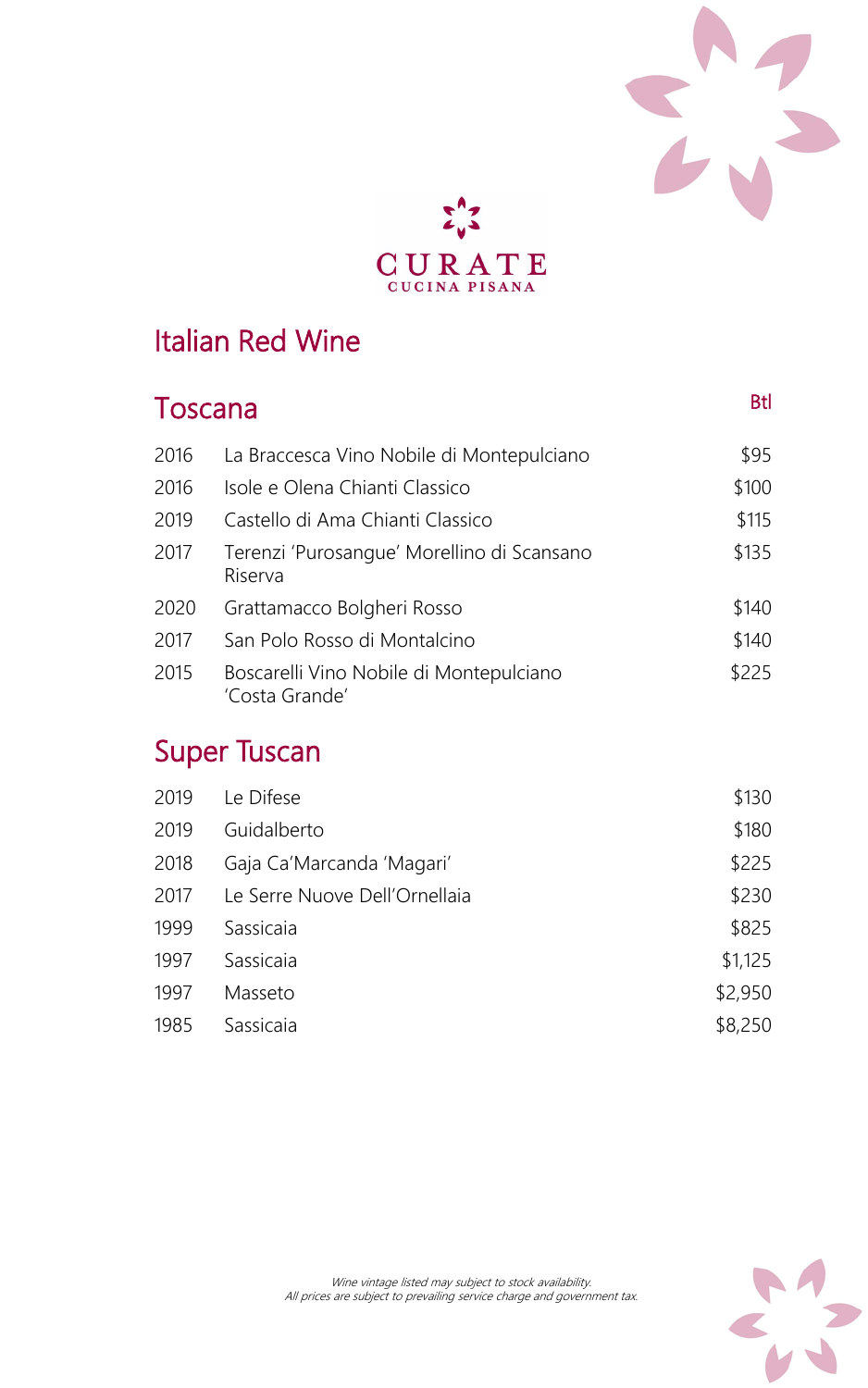



| Piedmont                                      |         |
|-----------------------------------------------|---------|
| Luciano Sandrone Barolo 'Le Vigne'            | \$650   |
| Gaja Barbaresco                               | \$830   |
| Gaja 'Costa Russi'                            | \$980   |
| Gaja 'Sorì San Lorenzo'                       | \$980   |
| Luciano Sandrone Barolo 'Le Vigne' 1.5L       | \$1,100 |
| Gaja 'Costa Russi'                            | \$1,050 |
| Gaja 'Sorì Tildìn'                            | \$1,170 |
| Gaja 'Costa Russi'                            | \$1,380 |
| Gaja 'Sorì Tildìn'                            | \$1,475 |
| Gaja 'Costa Russi'                            | \$1,475 |
| Roberto Voerzio Barbera d'Alba 'Cerreto' 1.5L | \$1,950 |
|                                               |         |

## Old World Red Wine

| 2017 | <b>E.Guigal Gigondas</b><br>Rhône Valley, France               | \$110 |
|------|----------------------------------------------------------------|-------|
| 2017 | Emmanuel Rouget Bourgogne Passe Tout Grain<br>Burgundy, France | \$140 |
| 2013 | Réserve de La Comtesse<br>Bordeaux, France                     | \$180 |
| 1999 | Château Léoville Poyferré<br>Bordeaux, France                  | \$300 |
| 2006 | El Espectacle de Montsant<br>Tarragona, Spain                  | \$480 |